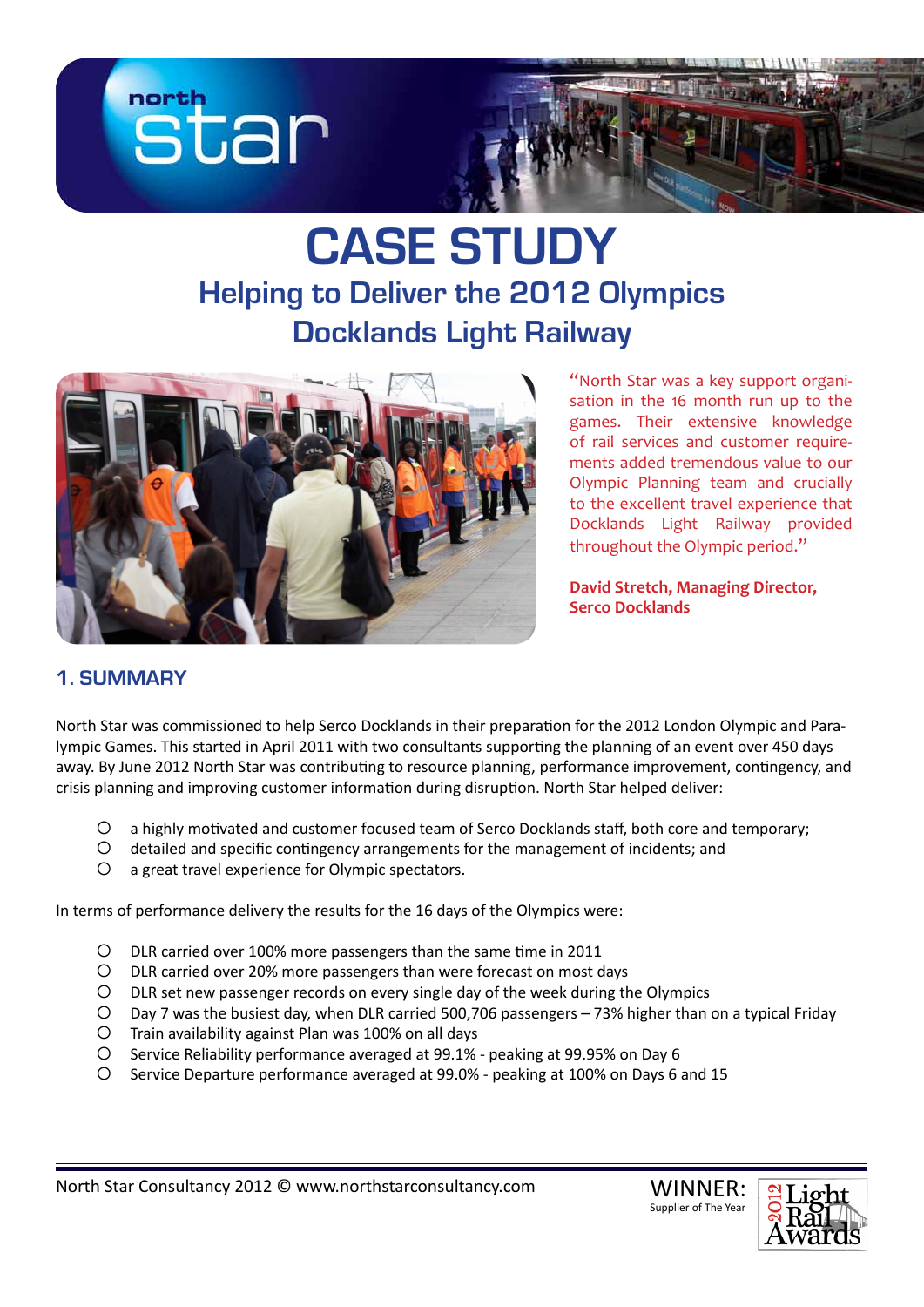On a number of occasions North Star provided high quality resources, sometimes at short notice, to support our delivery of a complex and evolving programme in preparation for the Games. Their ability to quickly integrate into the team and consistently deliver on time played an important part in enabling us to provide assurance to stakeholders that we would be able to deliver a safe and reliable service.

**Andy Brooks, Safety and Assurance Director, Serco Docklands**

#### **Challenges for London transport during Olympics**

The London transport system faced a number of challenges over the Olympic period and these were to be felt particularly by organisations such as DLR, which was relied upon heavily to transport spectators to and from games. Key Olympic areas such as the Olympic Park (consisting of 9 venues), the Greenwich Arena and Park, the Excel Arena and the Royal Artillery Barracks relied heavily upon DLR trains given their proximity to DLR stations.

The capacity of these Olympic venues ranged from 6,000 to 95,000 and as DLR trains run to already-busy locations such as Bank and Canary Wharf, there was an obvious strain on the existing infrastructure and a large additional staffing requirement to recruit and train. As an integral part of East London's transport system, the DLR was required to be ready to "welcome the world" and maintain a level of service, security and safety expected by the UK public and the foreign visitors.

#### **What North Star brought**

North Star brought a wide range of experience to this Olympic project. With extensive knowledge and experience of 'best in class' rail services, the consultants offered tailored and innovative operational solutions to meet the requirements of this historic and unique event.

#### **Specific challenges for DLR**

To make a difference during the Olympic Games the DLR needed to:

- c provide **world-class reliability**; to maintain and improve upon an excellent level of performance despite the additional pressure on infrastructure that required maximum train availability and leverage of timetable opportunities to transit up to double the usual passenger numbers;
- $\circ$  **be prepared** to manage variations to the plan of any scale from minor disruptions to service, through to management of crises and ensuring the best response to possible incidents; and
- O provide spectators with the best **Customer Experience** through people to ensure they got to and from Olympic destinations in an informed and assured manner.

North Star made significant contributions to these areas and the following three sections describe them.







"North Star was able to respond quickly and professionally to both planned and emerging requirements that I had throughout the preparation period for the Olympics. In a uniquely demanding environment all of my requirements were met."

**Danny Fox, Operations Director, Serco Docklands**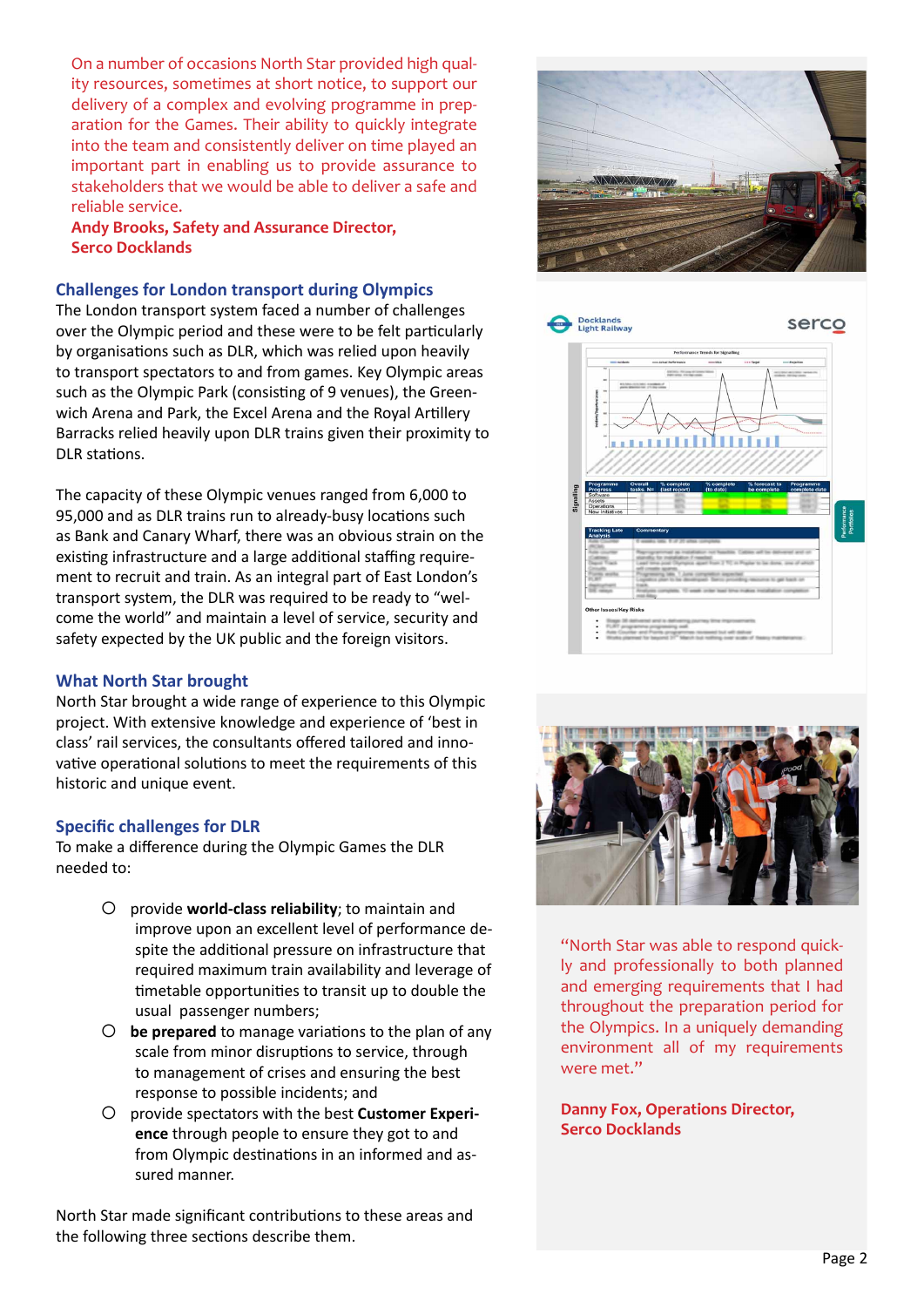## **WORLD-CLASS RELIABility DURING THE GAMES AND BEYOND**

#### **Improving and maintaining performance**

One of the biggest challenges faced by the DLR was the need to improve on already excellent levels of performance to withstand the pressure on the DLR system with additional trains running all day to meet the increase in passengers due to the Olympics. With all eyes on London, it was even more important than ever to ensure service ran smoothly. North Star was able to provide valuable assistance to the Performance Improvement team to help them realise their improved targets.

Four improvement programmes (Signalling, Rolling Stock, Bank Station and Service Delivery) were put in place with the aim of delivering an improvement in performance by the start of the Olympics. Performance had to improve from 98% to 99% departures on time and 98% to 98.7% for journey reliability. This was delivered through a governance framework required by the DLR client organisation. North Star helped to implement the governance process in the Serco organisation, especially in the areas of Service Delivery and Rolling Stock where the greatest performance loss was being experienced.

North Star's efforts with regards to performance resulted in:

- O structured performance improvement project plans and action trackers to monitor progress in delivering the required outputs;
- O organised and documented steering and working groups to drive change. These crucially reported to executive review meetings on progress of all 4 workstreams in a succinct way (see figure right);
- $O$  identifying delay-causing gaps through performance analysis, so that initiatives could be put in place to manage these;
- $\circ$  a performance action database and a process for generating new performance ideas which was used pre-Olympics and going forward is an on-going arrangement; and
- c a Post-Olympics performance improvement programme.

Almost all performance work conducted by North Star for DLR has legacy value beyond the Olympic Games, including processes project plans, databases, analysis and meeting documentation. North Star made a big impact in performance improvement, both in preparation

"The professional support and advice given to the performance team was a significant contribution to exceeding targets for departures and journey reliability throughout the games period**."**

**Danny Fox, Operations Director, Serco Docklands**

for the Olympic challenges and in setting up long-term structures to improve department efficiency and recordkeeping.

## **BEING PREPARED FOR ALL EVENTUALI-TIES: BEING PREPARED TO WELCOME THE WORLD**

#### **Simplifying Command and Control Complexity**

The large number of organisations involved in ensuring that the Olympics were a success, along with additional teams within Serco Docklands, meant that there needed to be clear Command, Control and Communication arrangements to ensure that all staff/managers and organisations were clear how all the parts fitted together. North Star was asked to assist with the development of the Command, Control & Communications document. The complexity of such a large event resulted in a complex set of arrangements. North Star summarised the document in one clear and simple chart that showed all the main command, control and communication channels for trial during the 2012 London Marathon. After a successful trial the chart was adopted for use both for the Olympics and as the standard format for all future events.



## **Contingency planning – Ensuring World-Class Service Recovery**

The Olympics created a very dynamic environment in which to plan contingencies. This was because the usual pattern of travel was changed radically, not least because the DLR had major Olympic venues on its network with multiple events taking place throughout each day. The Olympic Park and Excel were key Olympic sites with Woolwich Arsenal and Greenwich Park also on the network. To cope with unprecedented customer demand (in terms of volume, time of day and pattern of flows) the timetable was both increased to maximum possible capacity to cope with peak demand and was designed in 10 different 'day patterns', sometimes changing up to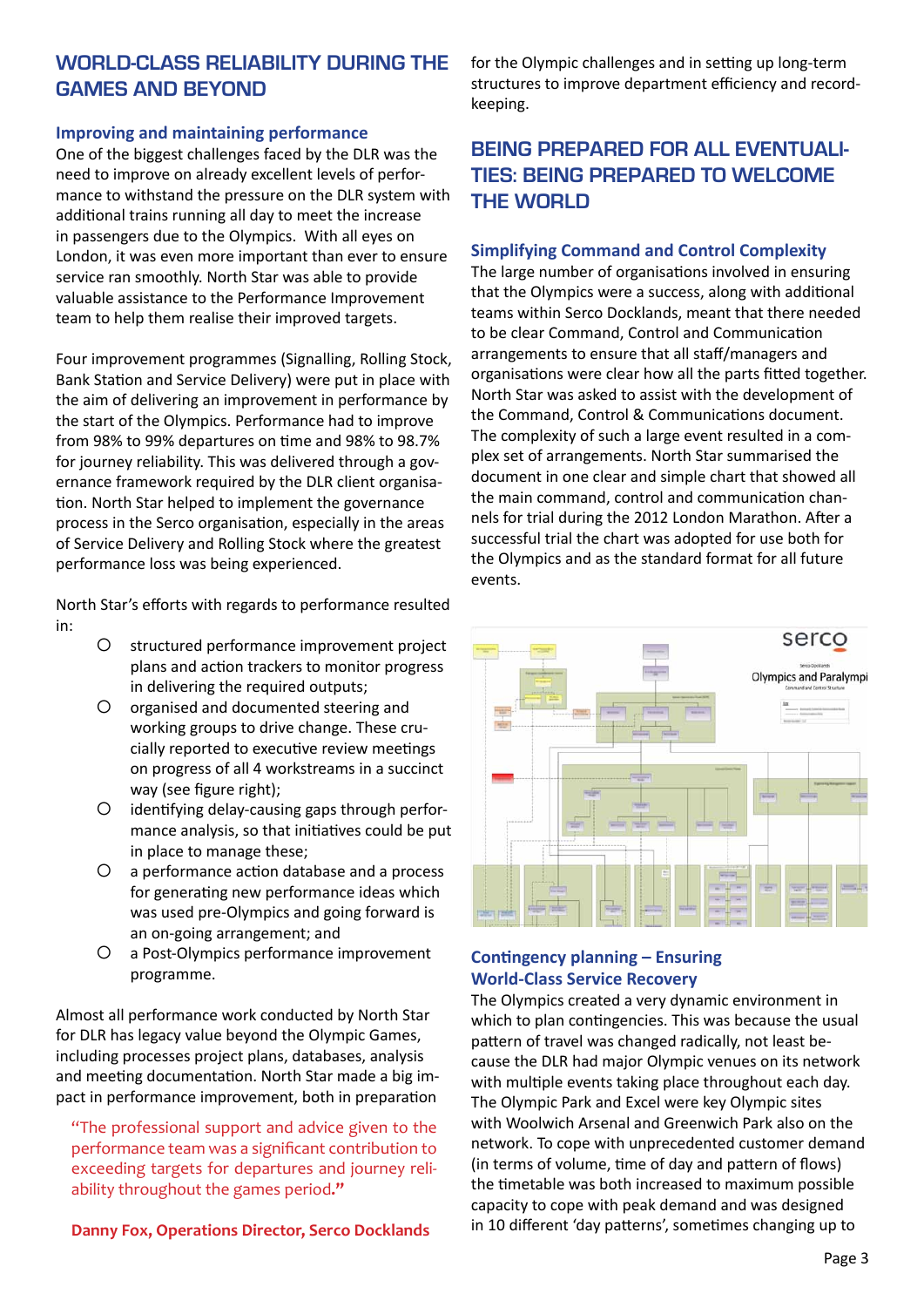5 times per day to cope with changes in the predicted demand. This meant that the contingency plan not only changed daily, but also by time of day. North Star created contingency plans to cope with every time of day and were focussed on moving as many people as possible via alternative routes in the event that disruption occurred.

In addition to the train service contingency, North Star assisted Serco with Olympic contingency planning for loss of key assets. This strategic work considers 20 scenarios of key asset losses within Power, Communications, Signalling, Depot and Rolling Stock systems and assessed the potential service impact of loss and the extent of redundancy of these key assets and their vulnerability to single point and common cause failure. The plan provided a consistent and clear description for all the asset disciplines showing the operational response to the asset loss alongside the specific engineering contingency actions to reduce the likelihood or mitigate the failure. This is an innovative approach, linking engineering contingency actions to mitigating single point/common cause failures and connecting these actions with the operational response.

North Star's understanding of railway operations and the interface with engineering allowed a constructive relationship to be quickly established with the Serco engineers and the resulting plan provided a clear description of actions required in the event of failure and helped determine the assessment of readiness.

### **Managing Disruption - Securing the best response to possible incidents**

In order to be as prepared as possible for any eventuality, North Star was commissioned to deliver a solution which would help management disruption with regards to minimum impact on DLR customers.

North Star conceptualised and created a Disruption Manual for this purpose. This Service Delivery Handbook collected together both good existing practices and set targets for improved communication with customers during disruption. It provides consistency and a single plan





"The innovative contingency and communication plans that they produced were first class and added tremendous value not only through the Olympics period but have left a legacy that will improve the passenger experience for many years to come. "

#### **Danny Fox, Operations Director, Serco Docklands**

for staff to use during disruption leading to improved customer satisfaction and assurance for all staff that they are working to an understandable plan that helps passengers complete their journeys. All staff now have access to this plan, including on every train.

#### **Control Room readiness**

North Star was asked by Serco Docklands to undertake a review of its Control Centre processes and procedures as a health check prior to the Olympic period. A gap analysis was undertaken and North Star recommended that both changes and a number of new procedures should be drafted to help the post of Information Assistant within the Control Centre. This reflected the criticality of this role with so many first time and foreign users of the network during the games.

A Control Manual containing the procedures in need of reference the most was created, putting procedures in one place for ease of reference. Whilst this work was carried out as part of the Olympics preparedness, the outputs also have a legacy value in improved Control Centre efficiency.

#### **Crisis Management**

Reviewing and implementing enhanced crisis management was identified as a crucial part of operational readiness for the Olympics. The Crisis Management Plan was developed with the involvement of all the Serco Executive Directors. The plan clearly shows the relationship between Crisis Management, Incident Management and Contingency Planning and the strategic, tactical and operational hierarchy of the plans. The plan includes the organisation of the Crisis Management Team (CMT), the plan activation and mobilisation process, and the roles and responsibilities of the CMT members with key activ-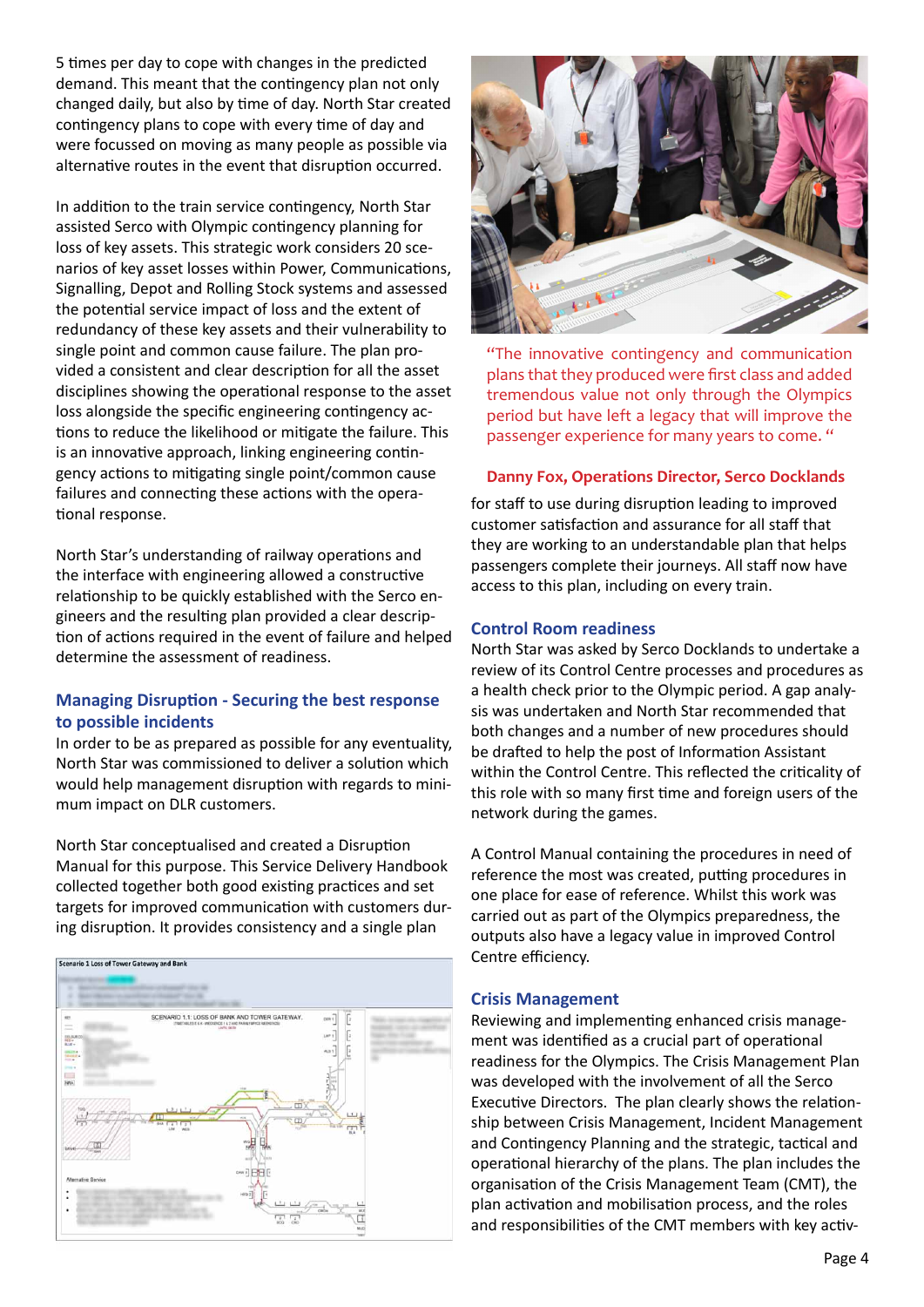









Disruption and Customer Communications Handbook

ssue 1, Date 13 June 2012

ity check sheets agreed by each CMT member. The Plan was developed and tested prior to the Olympics. This also provides a legacy for the application of sound crisis management principles beyond the Games.

# **BEING 'PEOPLE READY'- PROVIDING THE BEST CUS-TOMER EXPERIENCE TO VISITORS**

North Star was heavily involved in staffing and customer communications, all of which are vitally important to ensure the best possible customer experience for Londoners and visitors to Games.

Consultants were engaged as workstream leaders from a very early stage in the planning. They identified required resources and devised a plan for recruiting and training additional staff to cope with increased service running and anticipated customer demand, including the delivery of a volunteer programme.

#### **Recruiting**

The first task was to prepare a mobilisation plan detailing additional numbers and skills required and how they would be recruited, trained and integrated into the existing workforce including a plan to 'demobilise' once the Olympic Games had completed.

Parallel with this, North Star also identified changes required to existing workforce shift patterns, hours of work and incentive arrangements over the Olympic period. This gave Serco a clear picture of the requirements and allowed the enhanced Olympic service to be fully understood, costed and financed.

Working alongside Serco HR and operational managers, North Star was instrumental in implementing this plan, recruiting over 100 new staff, supporting internal staff movement and at the same time ensuring that the current day-to-day service did not suffer.

#### **Training**

Aside from training new recruits to ensure competence in delivering the service, North Star organised the delivery of additional Olympic specific training, focusing on 'hosting' games time travel for all customer facing employees. This involved integrating plans with the wider GLA requirements of London Ambassadors.

#### **Volunteers and Rosters**

As the assignment progressed, North Star was asked to consider how volunteers might be engaged to further enhance the customer experience of travelling to the Games on the DLR. North Star undertook a

"We delivered outstanding and world class service to Olympic spectators and visitors on the Docklands Light Railway. This required extensive planning, preparation and testing. North Star was a key support organisation in the run up to the games. Their extensive knowledge added tremendous value to our Olympic Planning team and crucially to the excellent travel experience that Docklands Light Railway provided throughout the Olympic period."

**David Stretch, Managing Director, Serco Docklands**